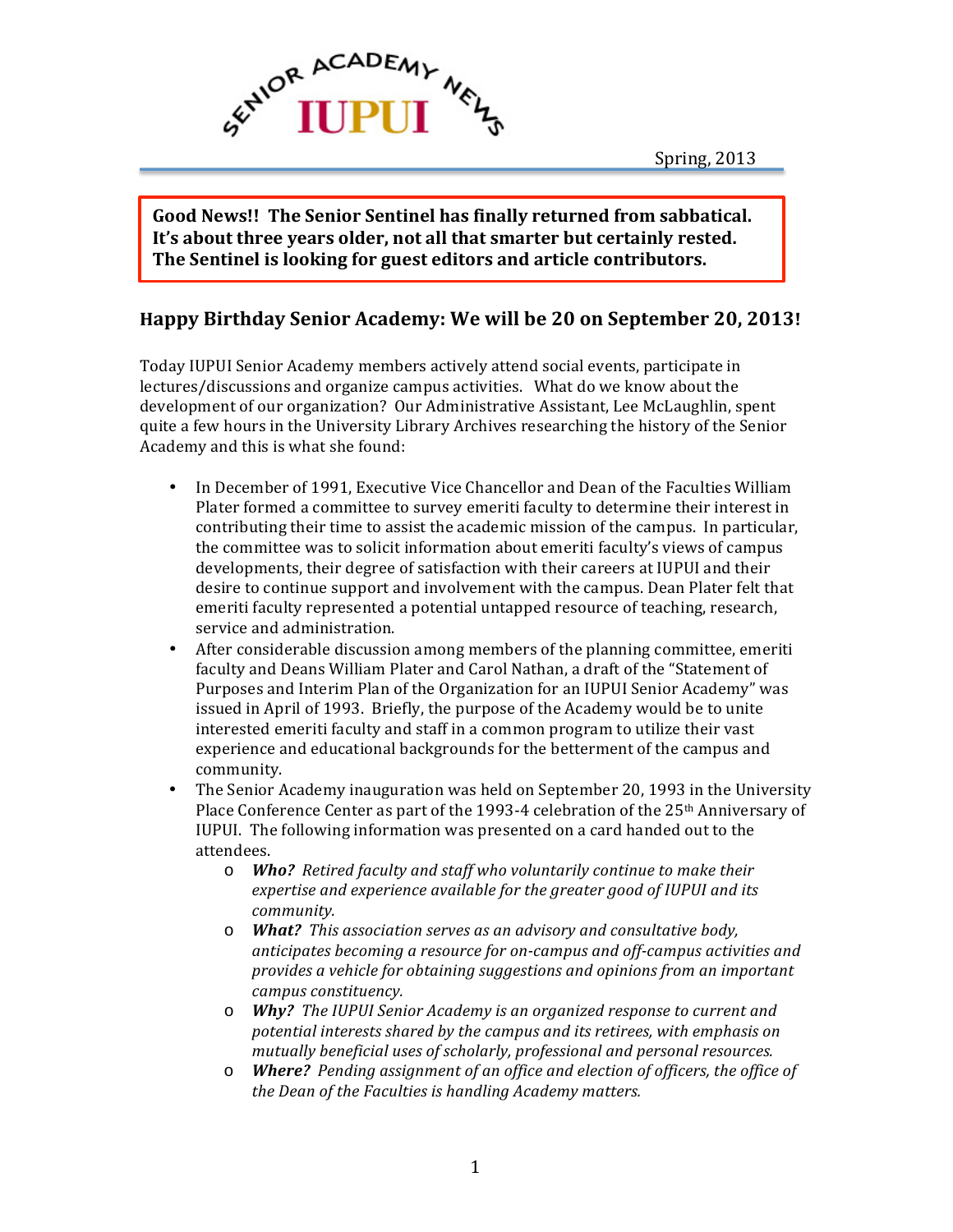• The first meeting of the IUPUI Senior Academy was held on Monday, March 7, 1994 in the Faculty Club at the University Place Conference Center. The founding Board members included retired faculty and staff. As shown in the picture below, they were (left to right) Mary Carpenter (Administrative Secretary), Carol Nathan (Associate Dean), Elizabeth Grossman (Nursing), Marshall Yovits (Chair, Science), Virgil Hunt (Secretary/Treasurer, Registrar), William Spencer (Office of Vice President, Indianapolis), Bernard Friedman (History), Anthony SanPietro (Distinguished Professor, IU Bloomington), Elizabeth Solow (Corresponding Secretary, Surgery,), Alvin Bynum (University Division), and not pictured, William Armstrong (Physiology & Biophysics) and David Bonner (Vice Chair, Chemistry),



In the 20 years after the founding of the Senior Academy, the membership list has grown from 115 to over 500. Our website is www.SAcademy.iupui.edu and our office is located in the Administration Building at 355 North Lansing Street, #139. We are on Facebook (www.facebook.com/iupuisenioracademy). For the campus, we help organize the presentations of the Last Lecture and the Bepko Community Medallion, and activities associated with the yearly Indianapolis Spirit and Place festival. Our members continue to volunteer as mentors and teachers in their respective units, judges for Research Day, members of the United Way Campaign Committee and special activities as requested by the Executive Vice Chancellor and Chief Academic Officer. Lists of upcoming activities and the fifteen-member Board are included at the end of this newsletter. Happy 20<sup>th</sup> Birthday Senior Academy! We've evolved into a vital and integral part of the IUPUI Community. As part of the 2013 strategic planning process, we look forward to seeing how we can contribute to the IUPUI of the future. Our  $20<sup>th</sup>$  anniversary celebration is scheduled for September 20, 2013. Stay tuned for further news on this event. (Contributed by Bill Bosron and Lee McLaughlin)

Current Board members are: Walt Linne (Pres.) Becky VanVoorhis (VP) Randy Strate (Treas.) Harriet Wilkins (Sec.) Pat Blake Nan Bohan Bill Bosron Nancy Chism Carlyn Johnson Golam Mannan John Paulsrud Sharon Peterman Rosalie Vermette Jeff Vessely Kathryn Wilson

Lee McLaughlin (Adm. Asst.)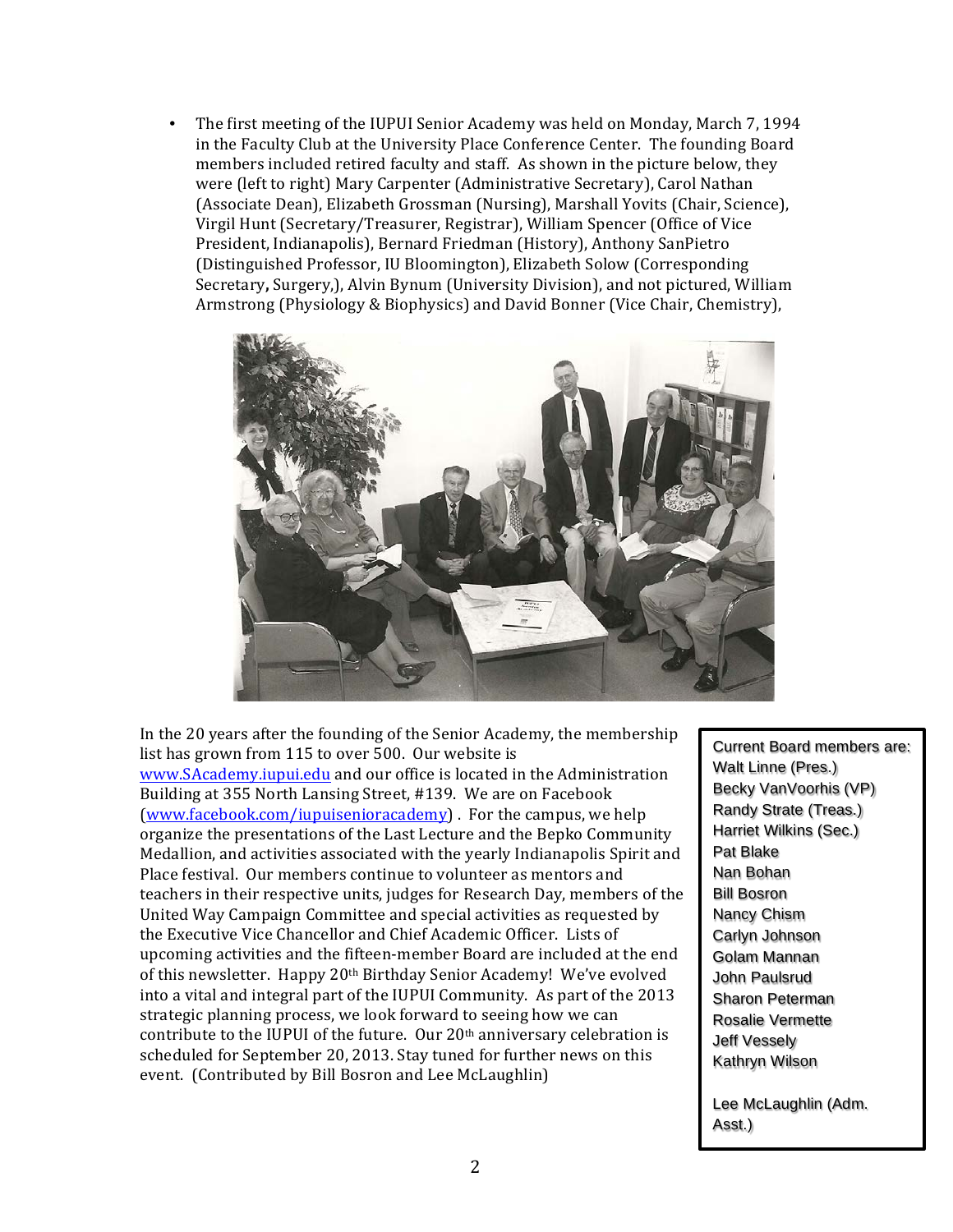# **The IUPUI Division of Continuing Studies is here to help you.**

Have you ever wondered how to remove Uncle Buster from a digital family photo? How to raise backyard chickens? How to avoid ordering 'Cervella Fredda al Limone' on your trip to Florence, Italy (something about brains and lemons!)? How to create a leather hat? Well, the IUPUI Division of Continuing Studies can help you. They offer many interesting and useful short courses at convenient learning centers in the Indianapolis metro area. Their web site is http://www.dcs.iupui.edu/. Under the 'Current Course Offerings' you will find interesting topic areas like: photography, art and culture, computers, language, personal interest and new courses. The courses are offered for  $1$  to  $5$  days any time of the year. These courses are not bound by the IUPUI academic calendar and do not require formal admission to IUPUI. There are two major Learning Centers in Indianapolis with free parking: on the northwest side on  $71^{st}$  street east of I 465 (Park 100, see picture below) and on the south side on County Line Road near the Airport Parkway (Greenwood). Enrollment online is easy using a credit card and, best of all as a former IUPUI employee; you get a 20% discount on fees for most courses.



The Senior Academy board met recently with Dr. Khaula Murtadha, Associate Vice Chancellor for Lifelong Learning, to learn about course offerings of interest to retired IUPUI faculty and staff, and area seniors at large. Here are some examples of current courses of potential interest to seniors that are listed on the www.dcs.iupui.edu/ web site:

- 'Let's go to Italy' is a course offered at Brebuf High School on three consecutive Wednesdays from May 15 to May 29. The instructor, Cristiana Thielmann, will focus on words and phrases that will make your trip to Italy stress free and more enjoyable. Cristiana has been teaching at IUPUI since 2004. She has a bachelor's degree from University La Sapienza in Rome and a Masters Degree from University Ca Foscari in Venice. Christiana says that she enjoys teaching this course because she really likes talking about her culture and country.
- 'Donald Davidson's Indy 500 History' is offered at Speedway High School on four consecutive Tuesdays from April 9 to April 30. Anyone who has listened to the Indy 500 broadcast will know Donald Davidson and admire his encyclopedic knowledge of the history of the 500. What fun to study the history of this unique event in our city with the top expert!
- Another new course 'Leather Hat Making' is a one-day course on May  $11<sup>th</sup>$  that lasts from 9:30 AM to 4 PM. Students will create their own leather hat, with instruction from Rick Koen of Tandy Leather. Rick was first introduced to leather craft over 35 years ago. In 2011, he and his wife formed "Fun with Rick and Jane Crafts" where they create, teach and sell custom leather items.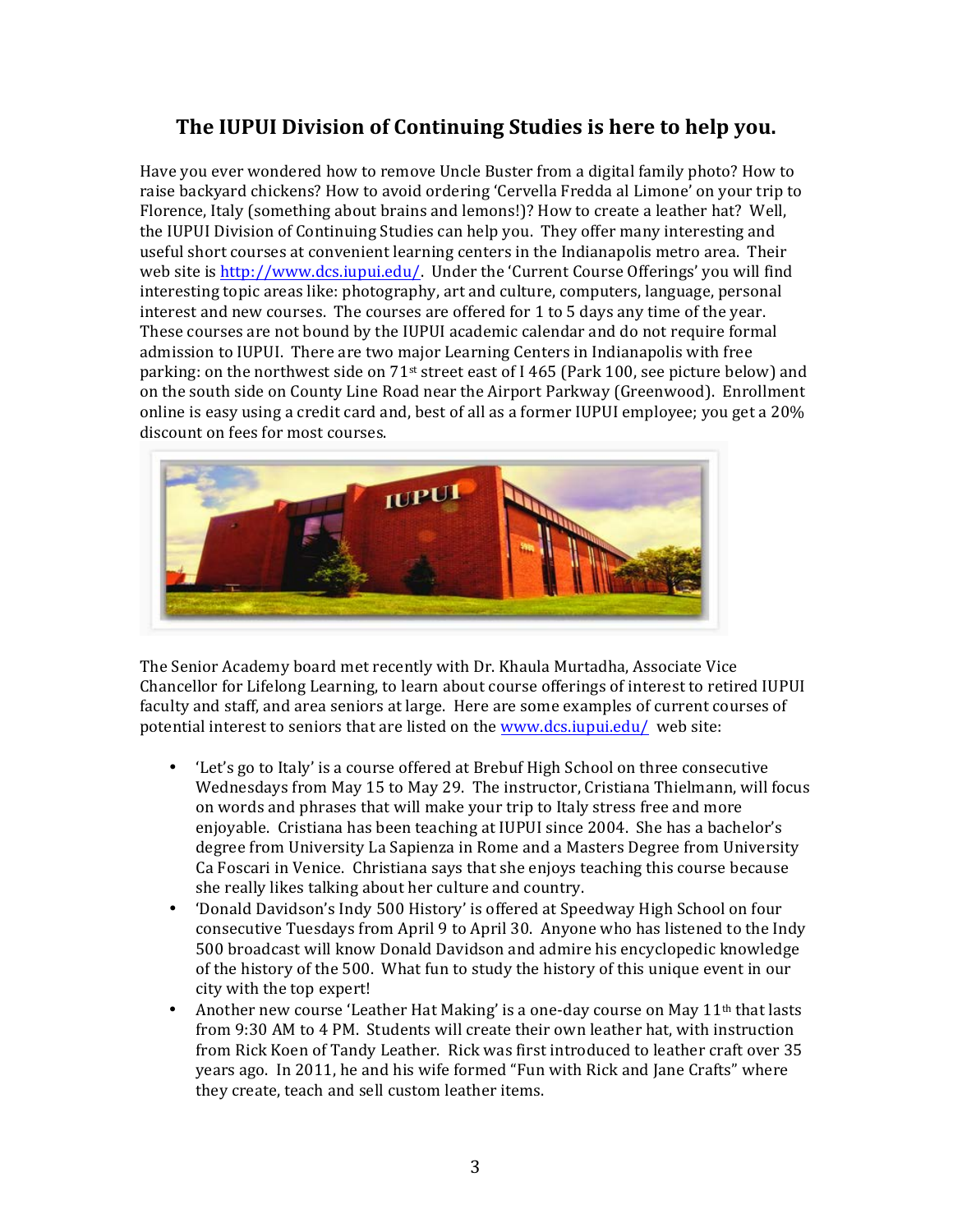These three courses should give you an idea of the broad range of interesting offerings by our IUPUI Division of Continuing Studies. Please have fun exploring the opportunities on their web site.

Khaula and the staff at Continuing Studies are very interested in creating more course offerings that would be of interest to retired IUPUI faculty and staff, and community seniors. They created a simple survey for us to indicate our interests. Additionally, some of us may enjoy teaching a Continuing Studies course in some area of personal interest. Please use the survey to indicate your interest in teaching a course or participating in Continuing Education activities. As you probably know, IUPUI is completing a strategic planning process this year to prepare a blueprint of educational activities for the next decade and beyond. Senior Academy members have an opportunity to promote the engagement of area seniors in meaningful continuing education courses sponsored by our University. Please fill out the survey at

http://www.surveymonkey.com/s.aspx?PREVIEW\_MODE=DO\_NOT\_USE\_THIS\_LINK\_FOR\_COLLE CTION&sm=nGfDR4pDjwC0OyrORo4DeveVb8Nx7LTcqWlfvgltp7k%3d

### **A Personal Experience with the IU-Kenya Partnership in Medicine**

This unique partnership is between the Indiana University School of Medicine (IUSOM) and Moi University School of Medicine (MUSOM) is located in the city of Eldoret, western Kenya. The program is led by Robert Einterz, M.D., Associate Dean for International Programs,

IUSOM. Dr. Einterz was the inaugural recipient in 2009 of the Last Lecture award that is sponsored by the Senior Academy. Begun over twenty years ago, the partnership developed one of the largest programs for the prevention and treatment of HIV/AIDS in sub-Saharan Africa. The program is called AMPATH (Academic Model for the Prevention and Treatment of HIV/AIDS). This organization, which benefits many other areas of medical care besides HIV/AIDS, is highly successful and has grown rapidly. Many thousands of cases of HIV/AIDS have been prevented or treated. Professor Joseph Mamlin, M.D. of the IUSOM Department of Medicine has spent many years in the program in Eldoret and has been nominated several times for the Nobel Peace Prize.

The educational missions of IUSOM and MUSOM have both been enhanced by the partnership. Many faculty members, residents and medical students from IUSOM spend varying amounts of time in Kenya. They gain experience with a different way of medical care, as well as obtaining a better understanding of Kenyan culture. This resulted in improving clinical training and clinical research opportunities for both medical schools. Funding for clinical research and training is provided by IUSOM and includes grants from the National Institutes of Health, World Health Organization, Bill and Melinda Gates Foundation and other sources.

Editor's Note: In the past, Senior Academy members have contributed articles about interesting and exciting activities after retirement that they are willing to share with us in the Senior Sentinel. In this issue, Randy Strate tells us about his trips to Eldoret, Kenya in Africa to work with the IU-Kenya Partnership in Medicine. We know that other IUPUI retirees have participated in this and other important international partnerships at IUPUI. Is there a story that you would like to tell? If so, please contact Bill Bosron at wbosron@iupui.edu .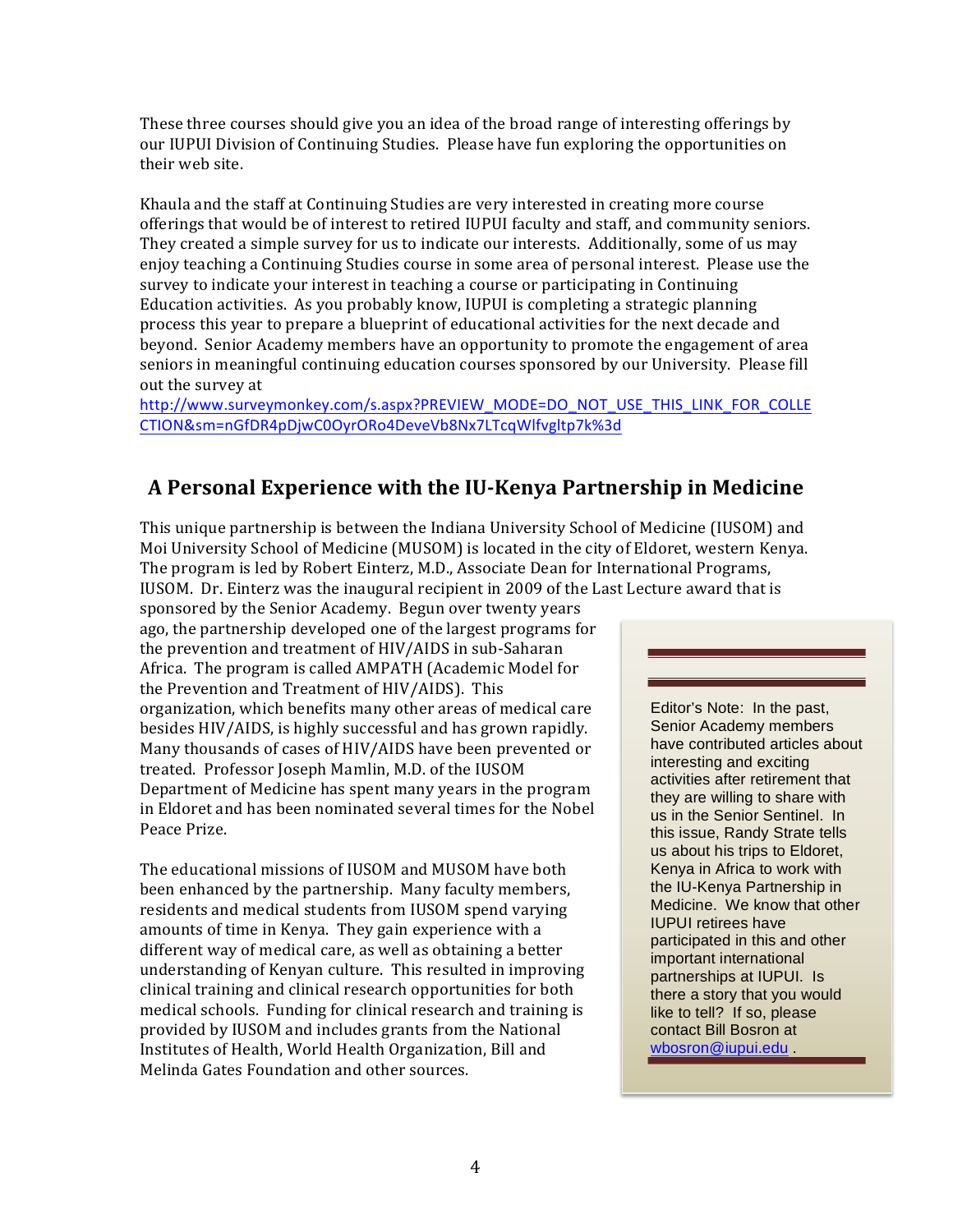For the past two years, I (Randy Strate) traveled with Dr. James W. Smith to MUSOM along with other American pathologists. The aim of these journeys is to mentor the laboratory staff and pathologists there. The goals are to upgrade lab services, provide diagnostic consultation, increase timeliness of laboratory results and improve patient care. We take pathology equipment and supplies with us.

Providing appropriate laboratory services to patients and clinical physicians in Kenya presents many challenges. My main involvement is in the areas of surgical pathology and cytology. Pathology laboratories analyze patient surgical tissue specimens,



Randy Strate, a Kenya colleague and Jim Smith overlooking the great Rift Valley in Kenya.

abnormal body fluids, cells obtained from scraping body surfaces (e.g., Pap smears), blood, urine and other sources. After examination of the samples and interpretation of abnormalities, we produce a written pathology report. Cancer and various infectious diseases are often the main concerns in Africa. Their clinical doctors depend on our reports to guide their treatment of patients.

Constraints to providing the best laboratory results for patients are many in Eldoret but the most fundamental problem is lack of sufficient financial support of the laboratories and pathologists. This condition results in insufficient training of personnel, lack of modern equipment, inability to consistently obtain high quality chemical reagents, poor record keeping, lack of computerization and contaminated water in Eldoret compared to the situation in Indianapolis. In spite of these limitations, the pathologists at MUSOM are wellmotivated, highly intelligent and have excellent interpersonal and communication skills. We worked with them daily, seeking to mentor and suggest improved practices in the lab. Together, we made substantial improvements in the labs.

My exposure to the culture of Kenya, the beauty of the country, and the wonderful and friendly people has been of great benefit to me. The people maintain an optimistic outlook while coping with living conditions that most Americans would find unacceptable and extremely difficult. I commend and respect them for their grace and perseverance. (Contributed by Randall W. Strate, M.D., retired pathologist at Methodist Hospital and IUSOM, Emeritus Clinical Associate Professor of Pathology and Laboratory Medicine).

#### **Upcoming Events**

Spring outing to New Harmony Indiana - May 1-3, 2013 (for reservation information, email Bill Bosron at wbosron@iupui.edu)

Annual Meeting – Friday, June 7, 2:30 p.m. at the Athenaeum in Indianapolis